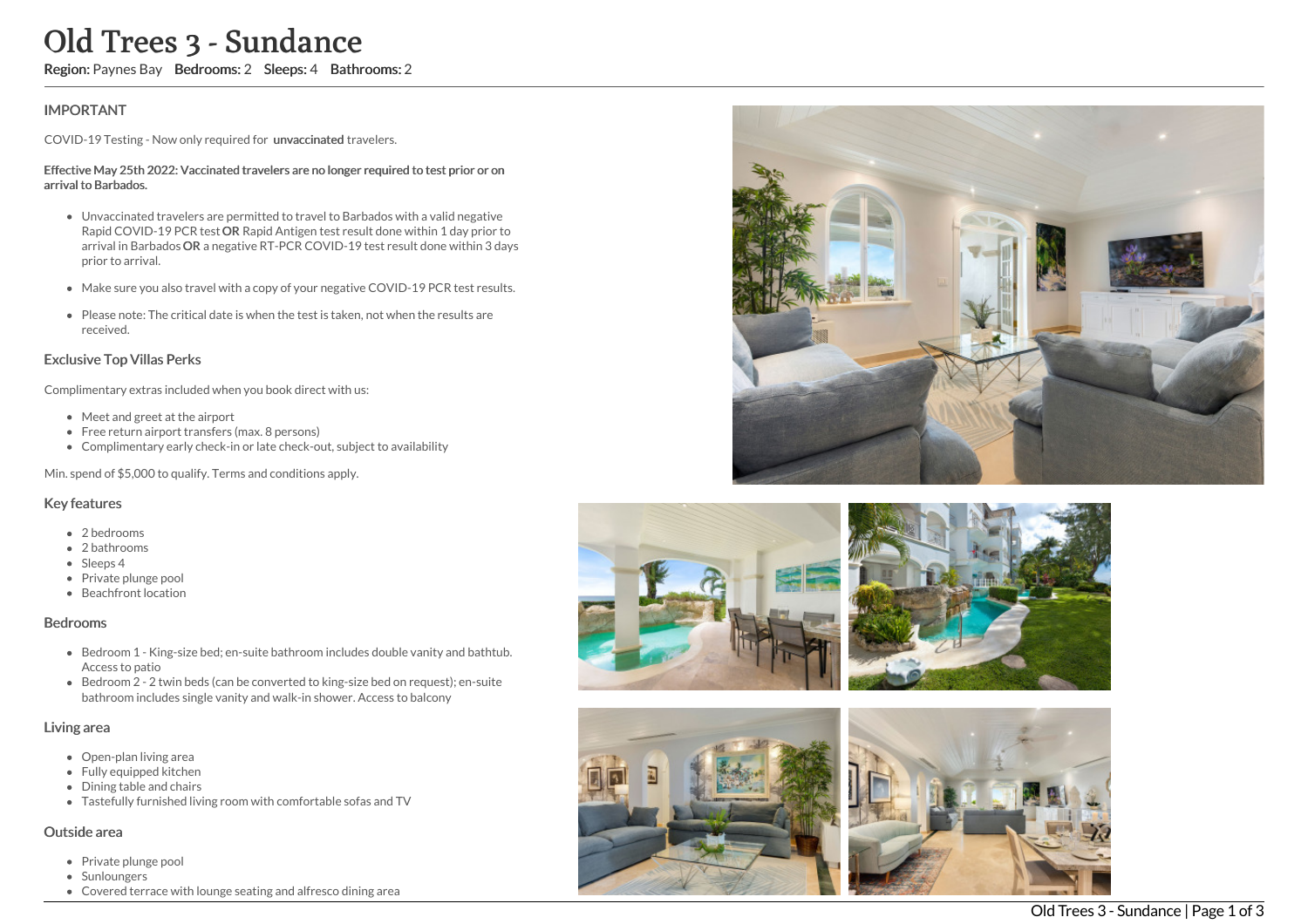# General

- Air conditioning
- Ceiling fans
- Complimentary wifi
- Safe

# Staff

- Maid/Laundress
- Security